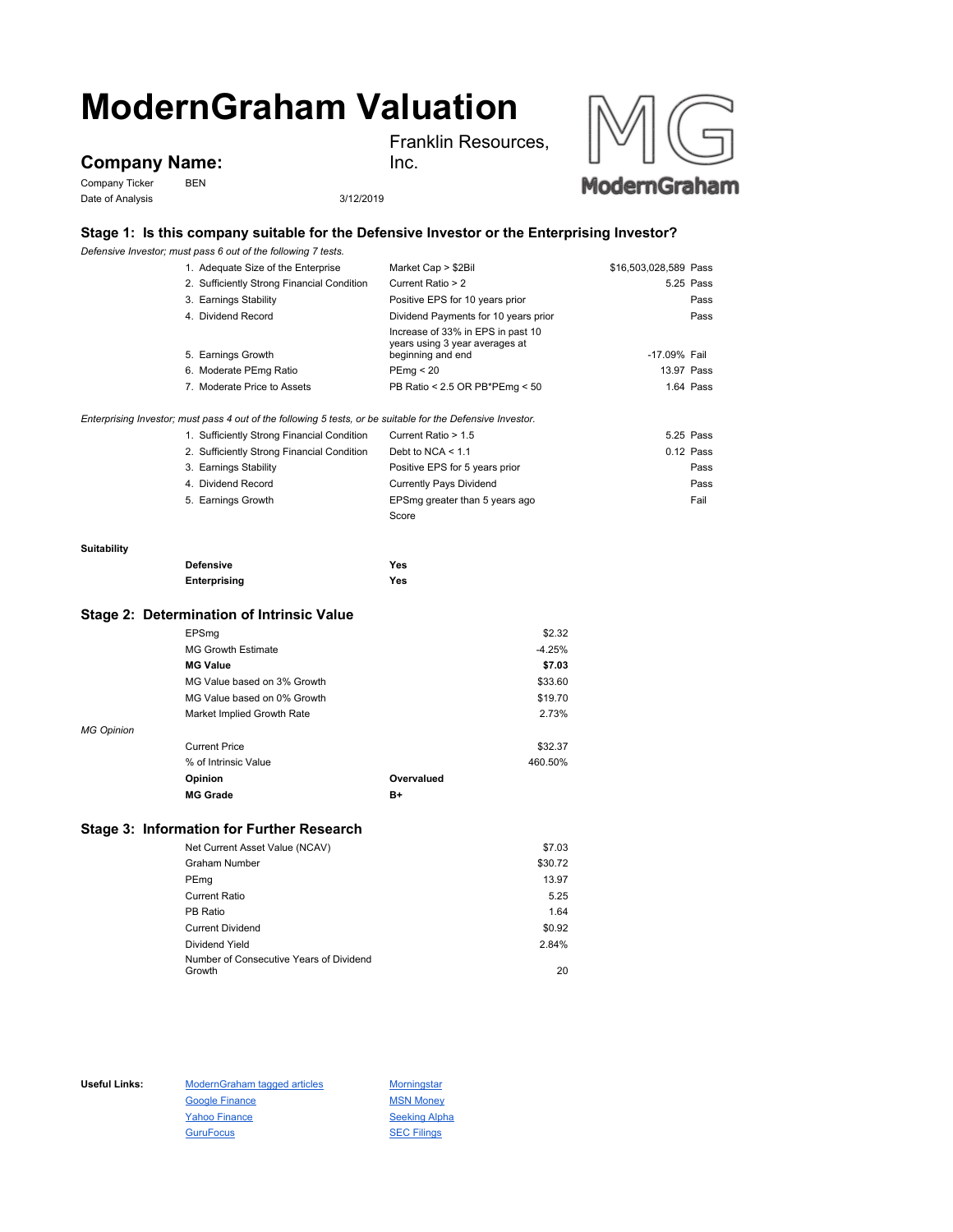| <b>EPS History</b> |        | <b>EPSmg History</b>                 |                  |
|--------------------|--------|--------------------------------------|------------------|
| Next Fiscal Year   |        |                                      |                  |
| Estimate           |        | \$2.20 Next Fiscal Year Estimate     | \$2.32           |
| Sep2018            | \$1.39 | Sep2018                              | \$2.55           |
| Sep2017            | \$3.01 | Sep2017                              | \$3.18           |
| Sep2016            | \$2.94 | Sep2016                              | \$3.26           |
| Sep2015            | \$3.29 | Sep2015                              | \$3.37           |
| Sep2014            | \$3.79 | Sep2014                              | \$3.28           |
| Sep2013            | \$3.37 | Sep2013                              | \$2.86           |
| Sep2012            | \$2.98 | Sep2012                              | \$2.50           |
| Sep2011            | \$2.87 | Sep2011                              | \$2.23           |
| Sep2010            | \$2.11 | Sep2010                              | \$1.91           |
| Sep2009            | \$1.28 | Sep2009                              | \$1.80           |
| Sep2008            | \$2.22 | Sep2008                              | \$1.93           |
| Sep2007            | \$2.34 | Sep2007                              | \$1.65           |
| Sep2006            | \$1.62 | Sep2006                              | \$1.21           |
| Sep2005            | \$1.35 | Sep2005                              | \$0.94           |
| Sep2004            | \$0.92 | Sep2004                              | \$0.73           |
| Sep2003            | \$0.66 | Sep2003                              | \$0.63           |
| Sep2002            |        | \$0.55 Balance Sheet Information     | 12/1/2018        |
| Sep2001            |        | \$0.64 Total Current Assets          | \$7,464,500,000  |
| Sep2000            |        | \$0.76 Total Current Liabilities     | \$1,420,500,000  |
| Sep1999            |        | \$0.56 Long-Term Debt                | \$730,400,000    |
|                    |        | <b>Total Assets</b>                  | \$13,950,600,000 |
|                    |        | <b>Intangible Assets</b>             | \$2,326,200,000  |
|                    |        | <b>Total Liabilities</b>             | \$3,873,900,000  |
|                    |        | Shares Outstanding (Diluted Average) | 510,800,000      |